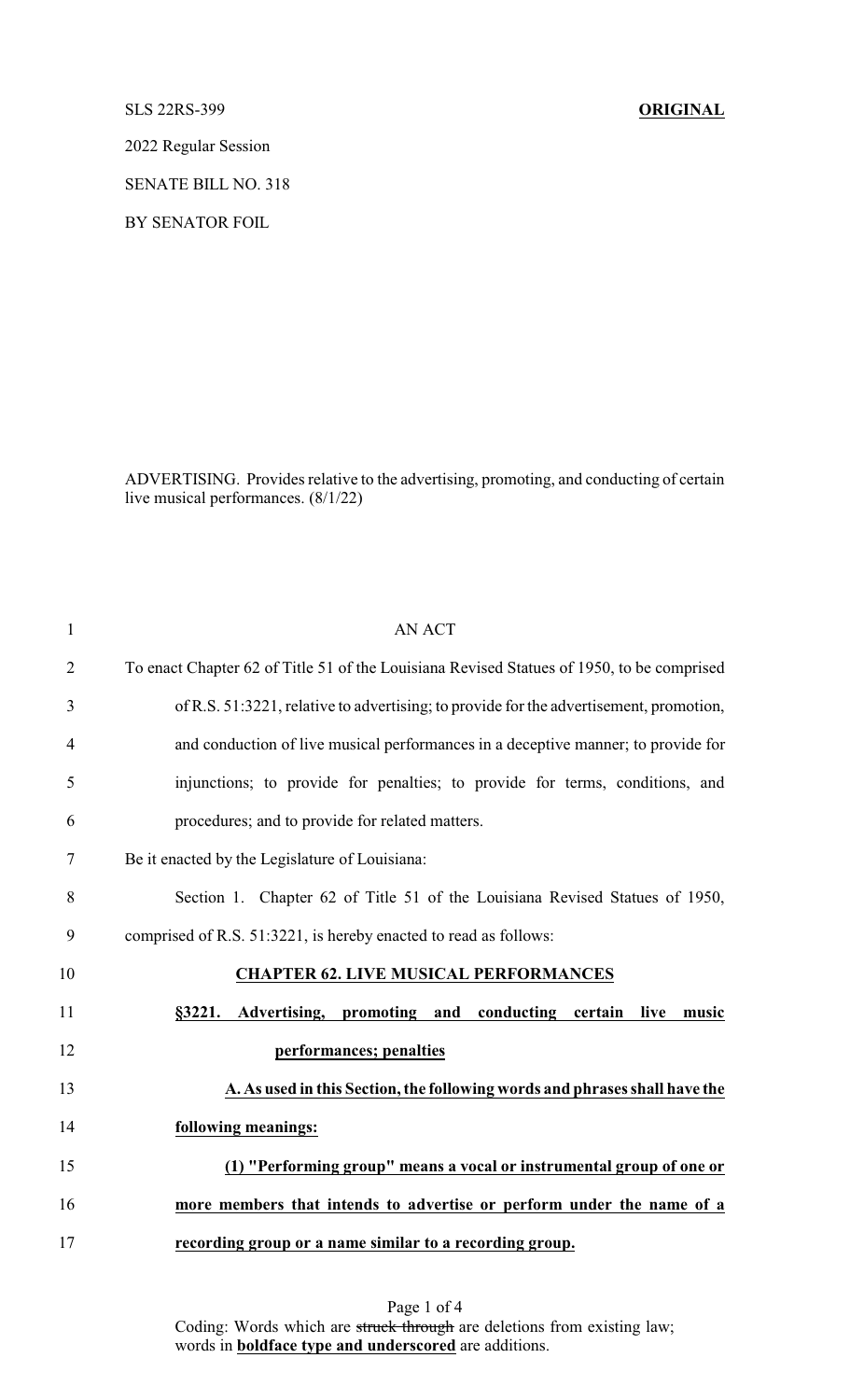| $\mathbf{1}$   | (2) "Recording group" means a vocal or instrumental group of one or               |
|----------------|-----------------------------------------------------------------------------------|
| $\overline{2}$ | more members, with at least one of the members having previously released a       |
| 3              | commercial sound recording under the group's name and the legal rights to the     |
| $\overline{4}$ | recording have not been abandoned.                                                |
| 5              | (3) "Sound recording" means a work that results from the fixation of a            |
| 6              | series of musical, spoken, or other sounds, regardless of the nature of the       |
| 7              | material object, such as phonograph, disc, tape, wire, digital storage, or other  |
| 8              | medium, in which the sounds are embodied.                                         |
| 9              | B. No person shall advertise or conduct a live musical performance or             |
| 10             | production in this state through the use of a false, deceptive, or misleading     |
| 11             | affiliation, connection, or association between the performing group and a        |
| 12             | recording group.                                                                  |
| 13             | C. The provisions of this Section shall not apply to any of the following:        |
| 14             | (1) The performing group is the authorized registrant and owner of a              |
| 15             | federal service mark or trademark for the recording group that is registered in   |
| 16             | the United States, or is a licensee of or otherwise authorized to use the service |
| 17             | mark or trademark by such registrant and owner.                                   |
| 18             | (2) At least one member of the performing group was a member of the               |
| 19             | recording group and that member has a legal right to use or operate under the     |
| 20             | name of the recording group without having abandoned the name or affiliation      |
| 21             | with the recording group.                                                         |
| 22             | (3) The live musical performance or production is identified in all               |
| 23             | advertising and promotion as a salute or tribute and the name of the performing   |
| 24             | group is not similar to the name used by the recording group.                     |
| 25             | (4) The performance or production is expressly authorized by the                  |
| 26             | recording group.                                                                  |
| 27             | D.(1) The attorney general or a district attorney of this state may bring         |
| 28             | an action on behalf of the state, for a permanent or temporary injunction,        |
| 29             | against a person advertising, conducting, or intends to advertise or conduct, a   |

Page 2 of 4 Coding: Words which are struck through are deletions from existing law; words in **boldface type and underscored** are additions.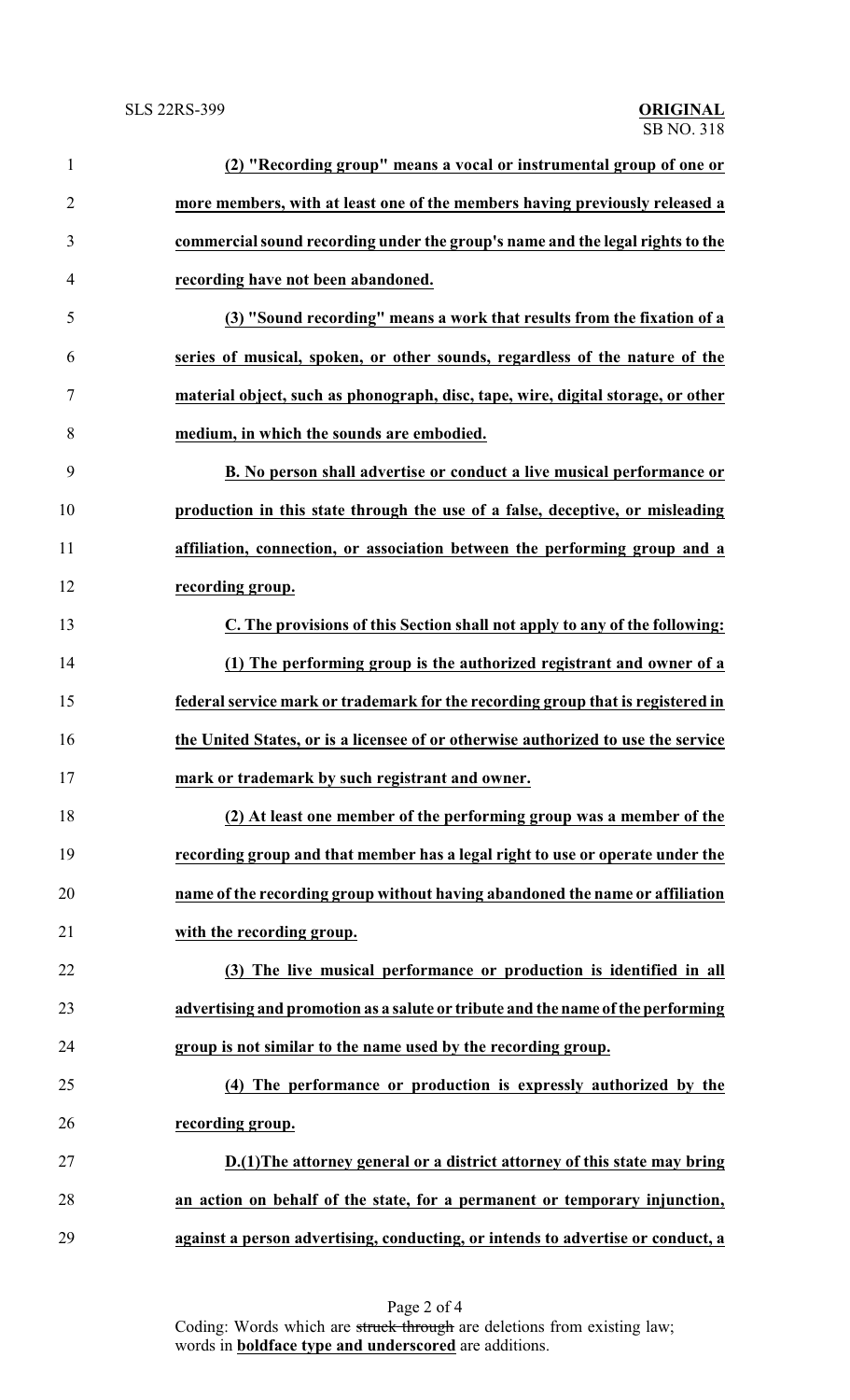| $\mathbf{1}$   | live musical performance or production in violation of Subsection B of this         |
|----------------|-------------------------------------------------------------------------------------|
| $\overline{2}$ | Section.                                                                            |
| 3              | (2) In connection with the permanent injunction issued pursuant to this             |
| $\overline{4}$ | Subsection, a person in violation of this Section shall be ordered to restore       |
| 5              | actual damages or property that may have been acquired.                             |
| 6              | E.(1) A person who violates Subsection B of this Section shall be liable            |
| $\tau$         | to the state for a civil penalty of not less than five thousand dollars, and not    |
| 8              | more than fifteen thousand dollars for each violation. Each performance or          |
| 9              | production in violation of Subsection B of this Section shall constitute a separate |
| 10             | violation.                                                                          |
| 11             | (2) The civil penalties provided in this Section are in addition to any             |
| 12             | injunctive relief or any other remedy that may be available.                        |
| 13             | F.(1) Any party, or assignee, authorized agent, or licensee who is injured          |
| 14             | as a result of a person's violation of the provisions of Subsection B of this       |
| 15             | Section of that party, may bring a civil action for damages, reasonable attorney    |
| 16             | fees, and court costs. Each performance or production in violation of Subsection    |
| 17             | B of this Section shall constitute a separate violation.                            |

The original instrument and the following digest, which constitutes no part of the legislative instrument, were prepared by Xavier I. Alexander.

|                 | <b>DIGEST</b>        |      |
|-----------------|----------------------|------|
| SB 318 Original | 2022 Regular Session | Foil |

Proposed law defines the following:

- (1) "Performing group" means a vocal or instrumental group of one or more members that intends to advertise or perform under the name of a recording group or a name similar to a recording group.
- (2) "Recording group" means a vocal or instrumental group of one or more members, with at least one of the members having previously released a commercial sound recording under the group's name and the legal rights to the recording have not been abandoned.
- (3) "Sound recording" means a work that results from the fixation of a series of musical, spoken, or other sounds, regardless of the nature of the material object, such as phonograph, disc, tape, wire, digital storage, or other medium in which the sounds are embodied.

Proposed law provides that no person shall advertise or conduct a live musical performance

Page 3 of 4

Coding: Words which are struck through are deletions from existing law; words in **boldface type and underscored** are additions.